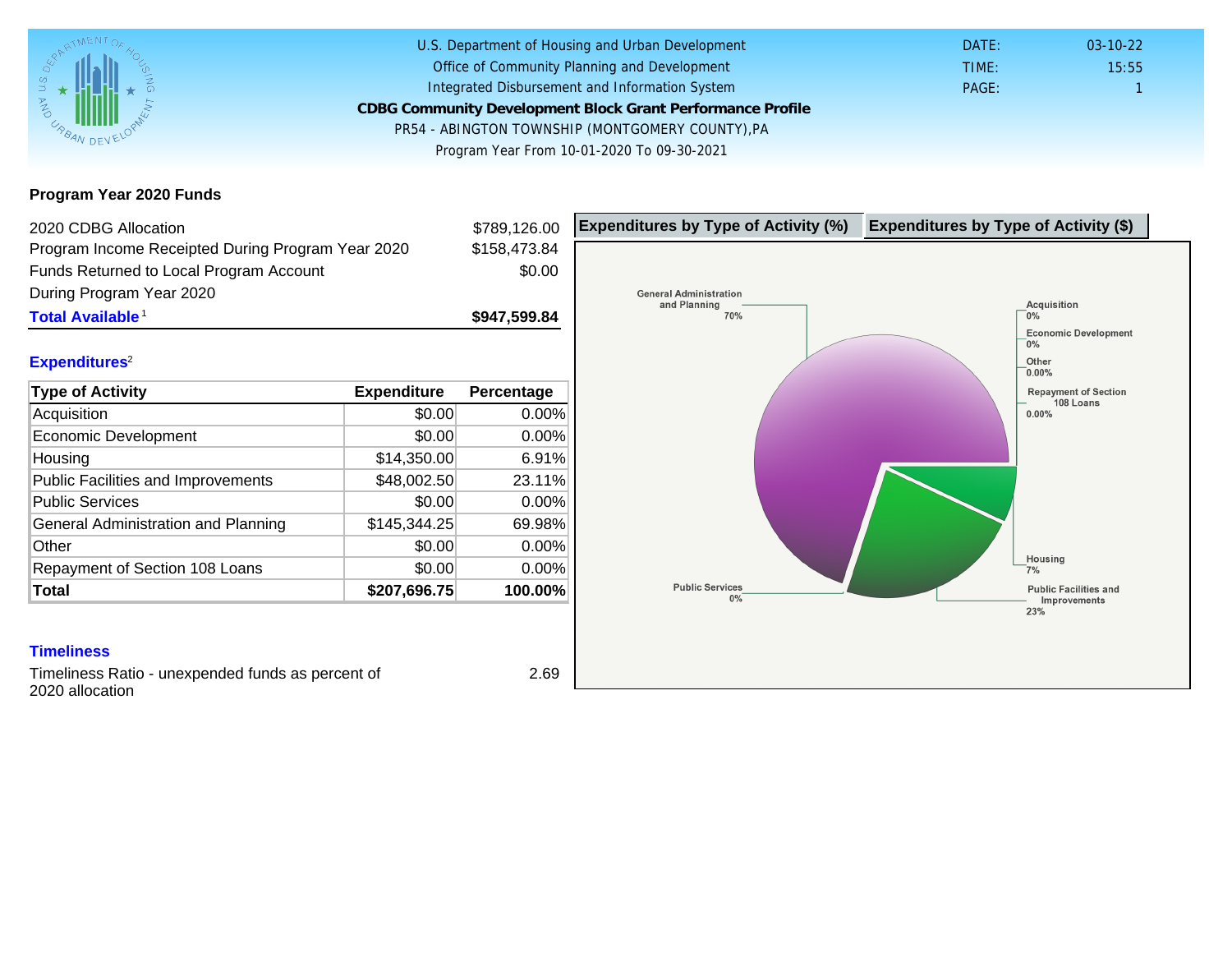### Program Targeting

| 1 -Percentage of Expenditures Assisting Low-<br>and Moderate-Income Persons and Households<br>Either Directly or On an Area Basis <sup>3</sup>                                                                               | 100.00%  |
|------------------------------------------------------------------------------------------------------------------------------------------------------------------------------------------------------------------------------|----------|
| 2 - Percentage of Expenditures That Benefit<br>Low/Mod Income Areas                                                                                                                                                          | 71.37%   |
| 3 - Percentage of Expenditures That Aid in The<br>Prevention or Elimination of Slum or Blight                                                                                                                                | $0.00\%$ |
| 4 - Percentage of Expenditures Addressing<br><b>Urgent Needs</b>                                                                                                                                                             | $0.00\%$ |
| 5-Funds Expended in Neighborhood<br>(Community For State) Revitalization Strategy<br>Areas and by Community Development<br>Financial Institution.<br>6-Percentage of Funds Expended in<br>Neighborhood (Community For State) | \$0.00   |
| Revitalization Strategy Areas and by Community<br>Development Financial Institution                                                                                                                                          | $0.00\%$ |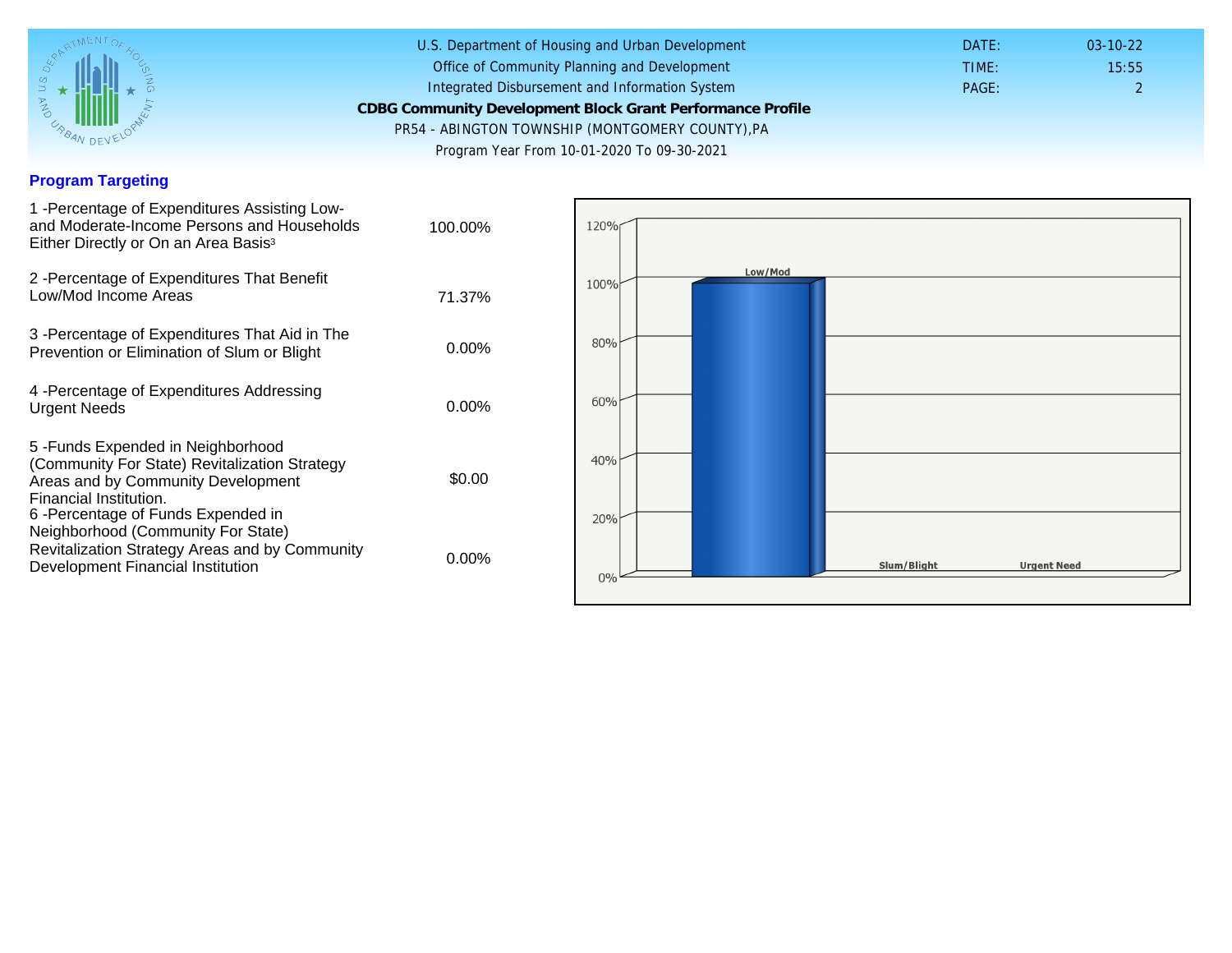# CDBG Beneficiaries by Racial/Ethnic Category <sup>4</sup>

| Race                                              | Total    | Hispanic |
|---------------------------------------------------|----------|----------|
| White                                             | 0.00%    | 0.00%    |
| Black/African American                            | $0.00\%$ | $0.00\%$ |
| Asian                                             | $0.00\%$ | 0.00%    |
| American Indian/Alaskan Native                    | 0.00%    | $0.00\%$ |
| lNative Hawaiian/Other Pacific Islander           | $0.00\%$ | $0.00\%$ |
| American Indian/Alaskan Native & White            | 0.00%    | $0.00\%$ |
| Asian & White                                     | $0.00\%$ | $0.00\%$ |
| Black/African American & White                    | 0.00%    | $0.00\%$ |
| Amer. Indian/Alaskan Native & Black/African Amer. | $0.00\%$ | $0.00\%$ |
| <b>Other multi-racial</b>                         | 0.00%    | 0.00%    |
| Asian/Pacific Islander (valid until 03-31-04)     | 0.00%    | 0.00%    |
| Hispanic (valid until 03-31-04)                   | 0.00%    | 0.00%    |

## Income of CDBG Beneficiaries

| Income Level                          | Percentage |
|---------------------------------------|------------|
| Extremely Low Income (<=30%)          | $0.00\%$   |
| Low Income (30-50%)                   | $0.00\%$   |
| Moderate Income (50-80%)              | $0.00\%$   |
| Total Low and Moderate Income (<=80%) | $0.00\%$   |
| Non Low and Moderate Income (>80%)    | 0.00%      |